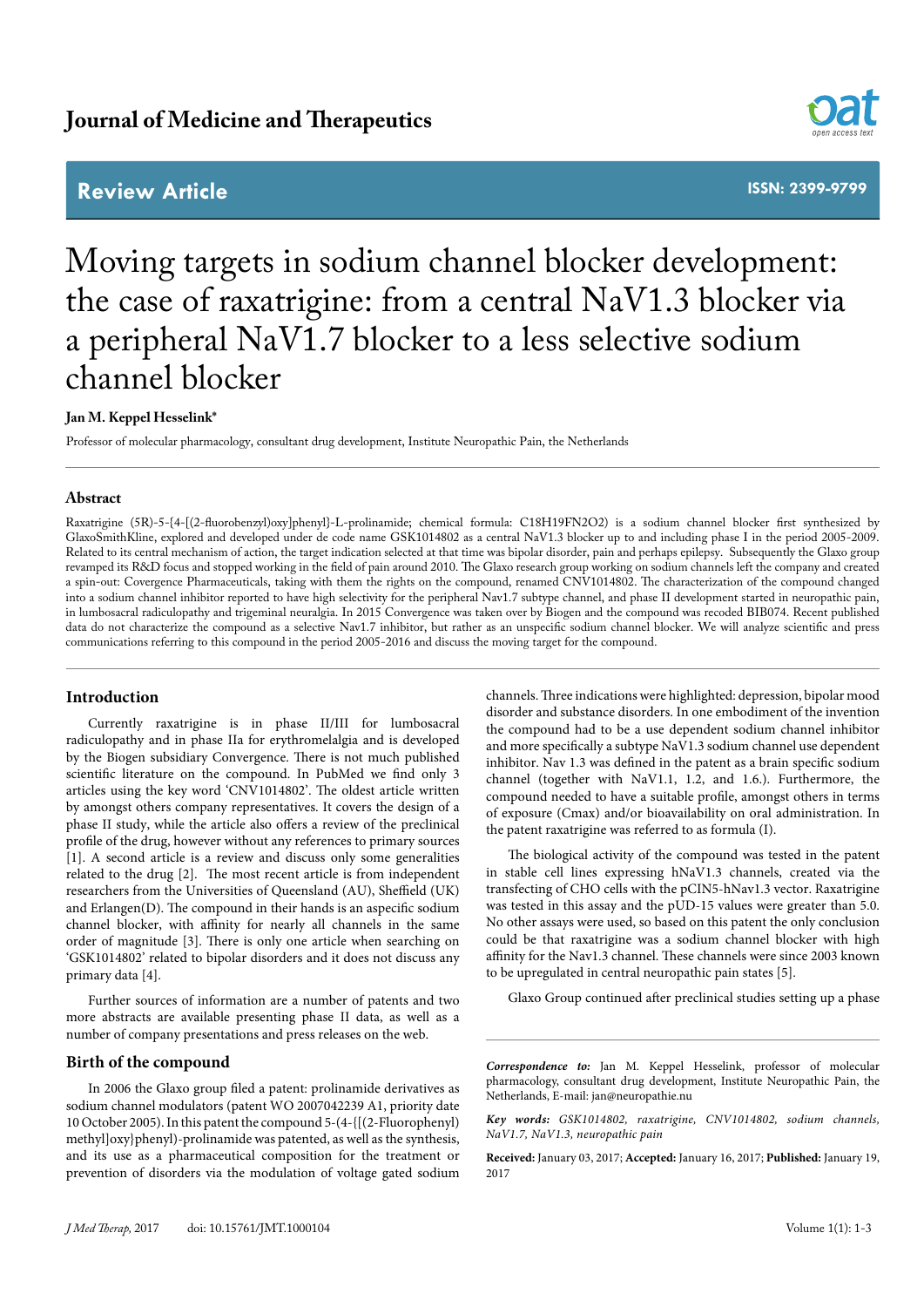I program around 2008, consisting of at least 3 phase I studies and referred to the compound as a use-dependent sodium channel blocker and an effective anticonvulsant in animal models. The focus was the treatment of pain, and the third phase I study was indeed designed to evaluate surrogate parameters related to the analgesic effects of the drug. The phase I program consisted of:

1. A study on the safety, tolerability and pharmacokinetics of repeated doses of the compound administered for up to 28 days in healthy male or female subjects, including a food interaction study.

2. A randomized, double-blind, placebo-controlled, repeat dose study, in approximately 60 subjects to receive GSK1014802 400 mg bid and placebo for 36 days with at least 1 week between treatment sessions, including monitoring ambulatory blood pressure.

3. A double blind, placebo controlled, 4-period cross over study in 20 subjects testing one of two doses of the drug or of lidocaine versus placebo with at least 2 weeks between sessions.

In 2009 Glaxo Group presented its pipeline and presented raxatrigine as compound 1014802, a sodium channel blocker for bipolar disorder in phase l [6]. In that year the transition of the indication bipolar disorder to pain must have taken place. In 2010 Glaxo Group refocused her strategic fields and wanted to exit the pain field. In that process, Convergence Pharmaceuticals was created in 2010 by 12 scientists from GlaxoSmithKline and they acquired the rights on the compound GSK1014802, renamed as CNV1014802 and a calcium channel ligand. In a press release of 27-10-2010 CNV1014802 was characterized as 'a potent, state-dependent sodium channel blocker' [7].

## **Covergence: start of CNV1014802 as a Nav1.7 sodium channel blocker**

Dr. Ged Giblin, head of chemistry and preclinical development at Convergence characterized the drug subsequently in an interview as the lead neuropathic pain candidate (CNV1014802) of the company: 'a small-molecule, state-dependent sodium channel blocker targeting the Nav1.7 sodium channel' [8]. It was unclear why and when the compound changed from a Nav1.3 to a Nav1.7 blocker. Since that time the compound was referred to as such a blocker, for instance in a press release: 'Convergence Pharmaceuticals Announces Start of Phase II Study for its Selective Nav1.7 blocker CNV1014802, July 19, 2011' [9]. Interestingly, in 2014 the compound was characterized by independent scientists as: 'a Nav1.7 channel inhibitors with unknown selectivity'  $[10]$ .

Convergence developed the compound up to and including

#### **CLAIMS** (23)

#### Claims

phase II for 2 indications: lumbar radiculopathy and trigeminal pain. Raxatrigine received orphan-drug designation for the treatment of trigeminal neuralgia from the US Food and Drug Administration in July 2013. The compound is discontinued in bipolar depression [11]. Convergence was acquired by Biogen in 2015 and the compound is currently developed under de the code-name BOB074 by Convergence, which is now as a subsidiary of Biogen. Biogen on its company website characterizes the compound as a Nav1.7 inhibitor in phase II [12]. The site only refers to trigeminal neuralgia as indication in development. However, in ClinTrials.gov no further phase III studies in this indication are mentioned apart from a completed phase II study (see under), while a full powered phase II 2 dose-regimes study in radiculopathy is ongoing and recruiting (630 patients in the period 2016-2017; high dose, low dose, placebo).

## **Selective NaV1.7 blocker?**

The preclinical profile of raxatrigine is hidden in a clinical paper discussing the design of a clinical trial in trigeminal neuralgia.<sup>1</sup> That is unfortunate, because therefore the profile is not easy to find, and more importantly, there are no primary sources mentioned in the paper, it is just a summary of findings, without context.

Raxatrigine is described by the authors (some authors are from Covergence) as a peripherally and centrally acting agent inhibiting sodium channels in a state-dependent fashion. The authors state the compound shows selectivity for the Nav1.7 subtype over the other subtypes tested (Nav1.1, Nav1.2, Nav1.3, Nav1.5, Nav1.6 and TTX-R), for both the resting and depolarized states. The amount of sodium channel block increases with the frequency of stimulation for Nav1.7 and for Nav1.2 and Nav1.6. The block is said to be more activity-driven at Nav1.2 and Nav1.6 than it is at Nav1.7. CNV1014802 is also said to preferentially target and inhibit higher frequencies of firing (from 10 Hz onwards) induced by noxious stimuli or during seizures. We could not find any other sources for this preclinical profile. That is unfortunate, since now we are unable to understand why a more recent paper came to quite different conclusions. Neither can we understand why in one of the first patent the compound was characterized as a Nav1.3 blocker only.

## **Raxatrigine: a non selective NaV channel inhibitor**

In a recent paper published by Deuis et al. CNV1014802 is characterized as a Non-Selective NaV Inhibitor. The authors start pointing out that CNV1014802 is reported to be a state-dependent inhibitor of NaV1.7, but information on the potency and selectivity profile has not been reported in literature. The authors tested the compound in a special assay and found the compound to have the

1. 5-(4-{[(2-Fluorophenyl)methyl]oxy}phenyl)-prolinamide of formula (I)<sub>1</sub>



0) or a pharmaceutically acceptable salt, a solvate or prodrug thereof.

Figure 1. The first claim from the Glaxo Group patent of 2005 claims the structure as above, which is raxatrigine, and its 3 diastereoisomers, its salt, solvate or prodrug for the treatment of depression, bipolar disorders, substance abuse disorders and pain.